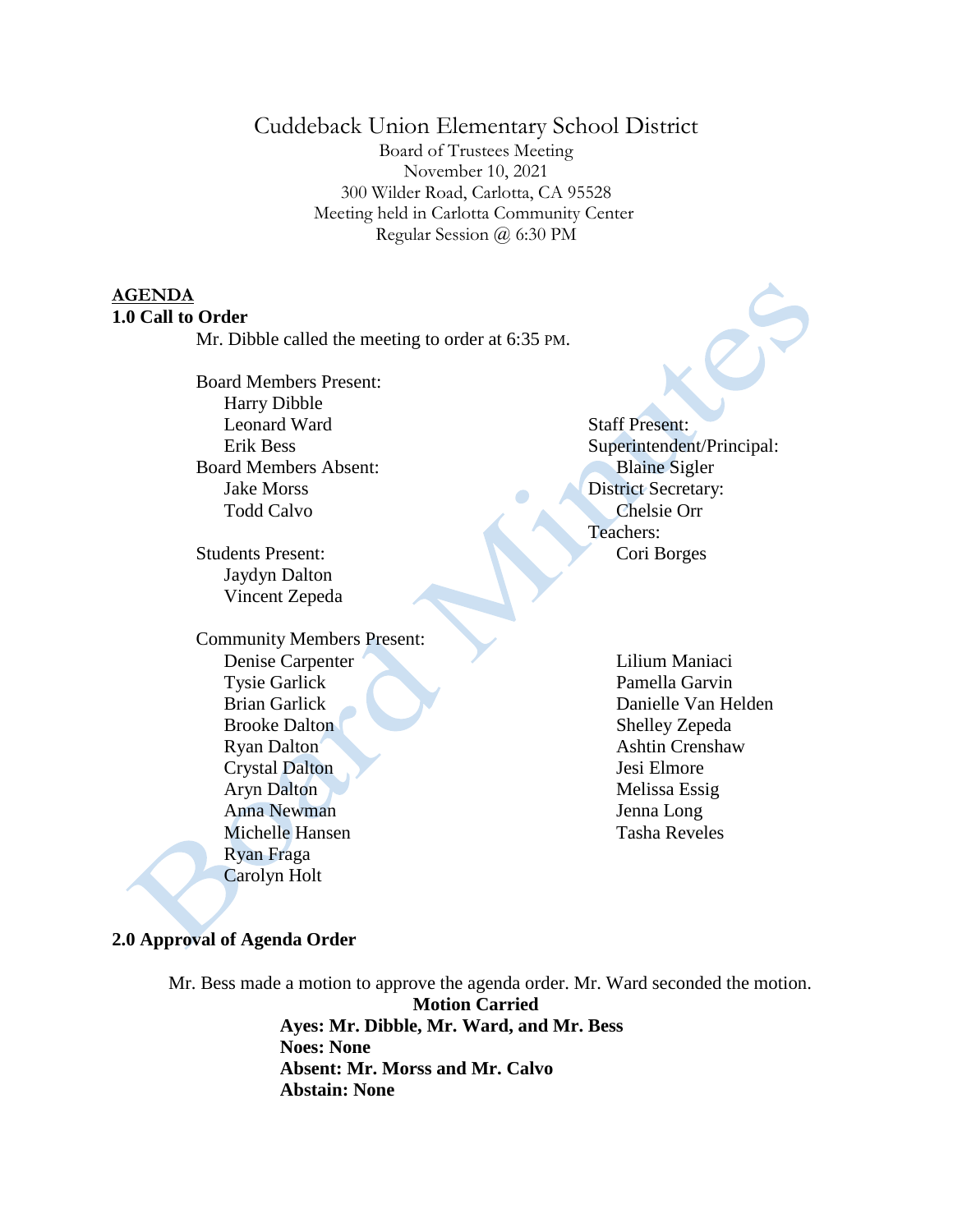#### **3.0 Consent Agenda**

- 3.1 Approval of Minutes
- 3.2 Approval of Warrants
- 3.3 Water Test Results

Mr. Bess made a motion to approve the consent agenda. Mr. Ward seconded the motion.

D

**Motion Carried Ayes: Mr. Dibble, Mr. Ward, and Mr. Bess Noes: None Absent: Mr. Morss and Mr. Calvo Abstain: None**

### **4.0 Community Comment**

Community members are concerned about the possible future vaccine mandates and what Cuddeback's intentions are regarding following the mandate. A community member asked how to get covid mandate on the agenda, so the board could discuss the mandate, and possibly vote to publicly oppose the mandate.

A community member requested the school send out a survey to parents requesting their opinions, input, and plans if the mandate occurs. The community member would like to have the data set publicly available, reflecting what families plan to do if the mandate is enforced at Cuddeback.

Outdoor masking is another issue discussed at length by community members. Several community members requested to have Cuddeback's outdoor masking policy reviewed and be on the next board meeting's agenda as an action item.

Although several community members have expressed their concern over the vaccine and mask mandates, some also have expressed that Cuddeback to doing their best to provide a safe learning environment.

## **5.0 Community Comment Related to LCAP**

No community comment related to LCAP

### **6.0 Information, Discussion, Possible Action Items**

6.1 Information Item: CHP Terminal Safety Compliance Report for 2021

Annual inspection from CHP includes safety checks, bus inspection, and administration review. Cuddeback passed.

6.2 Possible Action Item: Consider Salary Adjustment for School Counselor Position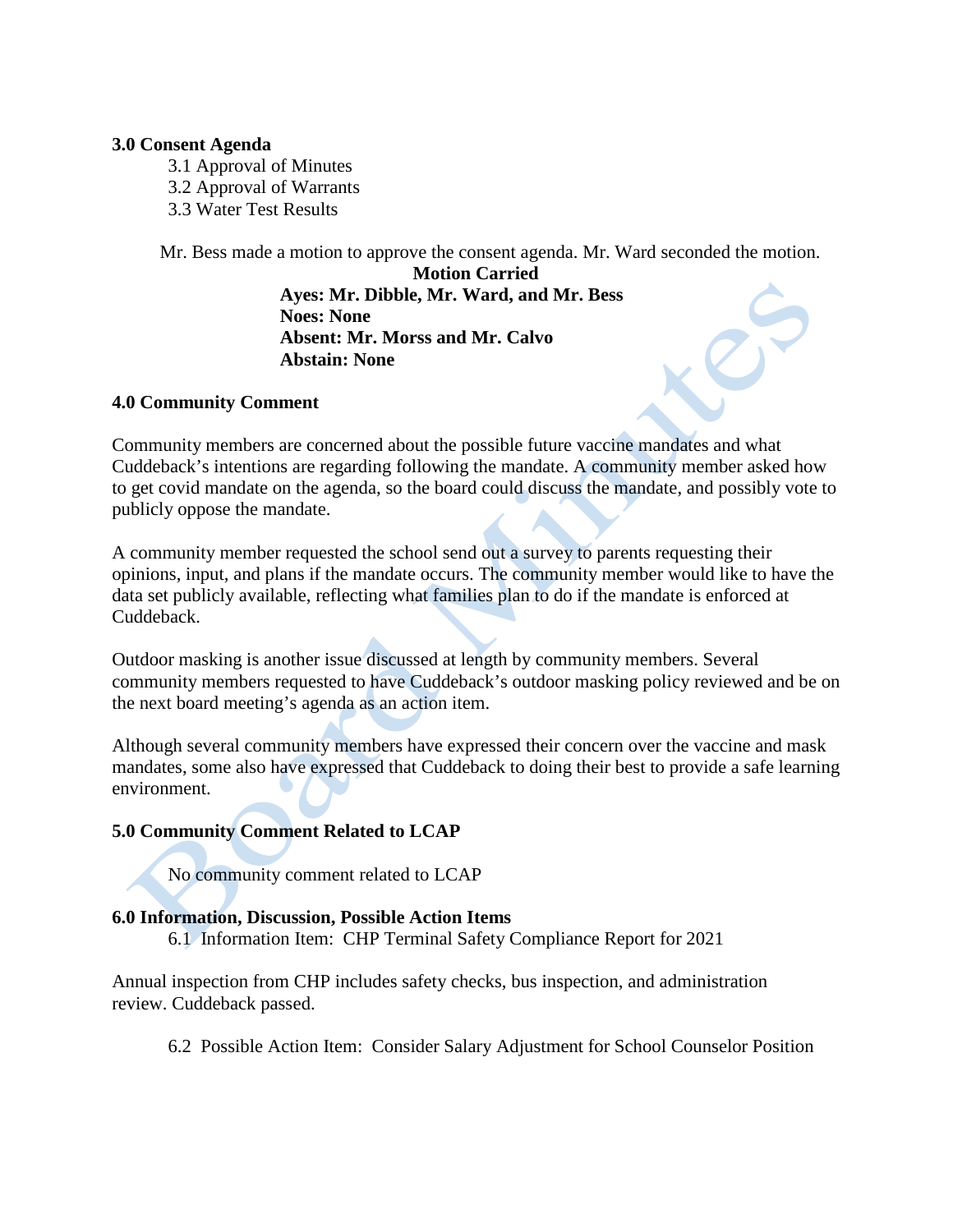Counselor position has always been paid as a certificated teacher position. However, with the extensive training and degree requirements to be a school counselor, Mr. Sigler would like the board to consider creating a school counselor position and separate salary schedule. Due to the sensitive nature of the possible action item, the board will go into closed session to discuss further details.

## **7.0 Superintendent's Report**

Mr. Sigler addressed some concerns the community raised during community comment. First and foremost, Cuddeback is doing everything they can to support a positive, safe learning environment for students. Mr. Sigler explained to the community the legalities of a mandate. The term mandate is a regulation sent out by the governor. Mandates cannot be ignored. However, a board may ask for more local control, such as at the county-level or LEA-level. In regards to the vaccine mandate walkout, Mr. Sigler feels that it would be more effective if protesters contact the Humboldt County Office of Education, County Board of Supervisors, and their state representatives with their mandate concerns. About 45-55 kids participated in the walkout.

In regards to masking, Cuddeback continues to follow the CDPH guidelines for indoor masking. This allows Cuddeback to keep classrooms open and offer modified masking when a positive case in the classroom occurs.

Coming into the holidays and the flu season, Mr. Sigler feels that Cuddeback should continue masking, both indoors and outdoors to ensure a covid-free campus. However, students are permitted to remove their masks outdoors when 6-feet social distancing is possible.

Cuddeback hired a new community center director, Ryann Petersen. Cuddeback is very excited to welcome her.

Volleyball was very successful. Girls basketball season is now in full swing.

# **8.0 Board Reports**

Mr. Bess and Mr. Ward thanked the community for coming to voice their opinions and encouraged everyone to contact their government representatives to express their concerns over the potential vaccine mandate.

## **9.0 Public Comment Regarding Closed Session Items**

Several of the community in attendance, including Melissa Essig, Tasha Reveles, Jenna Long, Denise Carpenter, and Cori Borges voiced support for a new position and salary schedule adjustment for Ms. Miranda.

Open session adjourned at 7:55 PM

### **10.0 Closed Session**